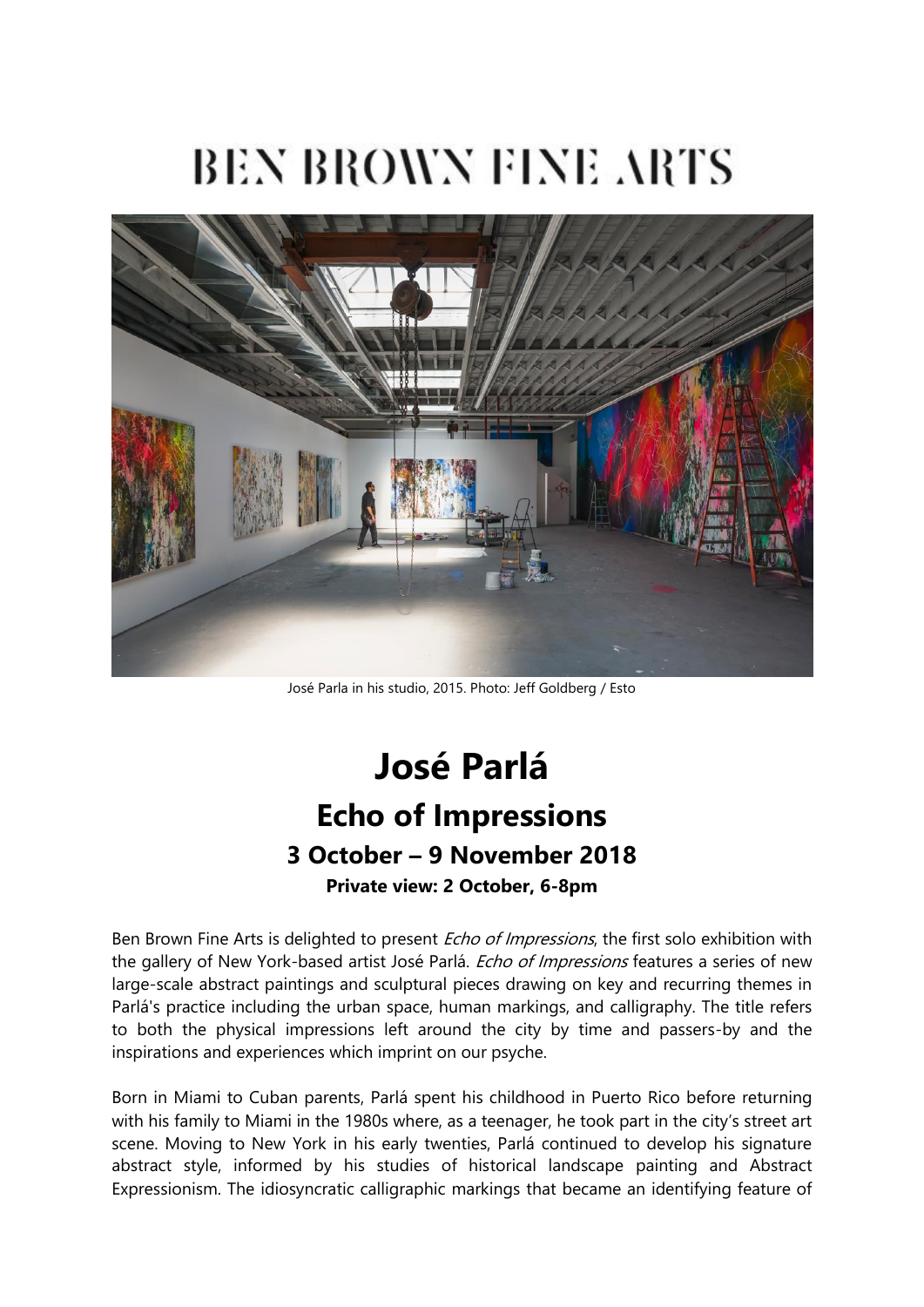his paintings evolved out of Subway Art and were influenced by the varied scripts, symbols, and glyphs he encountered during his travels to the Middle East, Asia, and Latin America.

In *Echo of Impressions*, Parlá presents a new visual reality which explores his fascination with culture, architecture, myth, and language. His paintings are composed of striking colours and a dense maze of paints and textures which allude to the cityscape. Among the thick coats of acrylic, spray paints and pigmented powders one can find pieces of the city itself worked into the very fabric of the canvases. Advertising posters, political slogans, building debris and recycled materials are employed to highlight economic, social and environmental issues as witnessed by the artist in the relentless cycle of construction and destruction within the city.

The mood associated with particular locations and scenes is reflected in Parlá's choice of paints, private observations are conveyed in bold brushstrokes, while personal narratives are transcribed in calligraphies. Each layer represents a memory now preserved, each line and shape charting an event of note.

In *Echo of Impressions* Parlá's lifelong dialogue with the urban subconscious, the tempo and flow of the streets, and musical and literary inspirations all come together in a celebration of colour and form. His artworks tell stories of immigrant roots, city wanderings and human encounters which reference personal histories while also leaving room for his viewers to find their own stories.

#### **About the artist**

José Parlá (b. 1973, Miami, USA) is a critically acclaimed, multidisciplinary artist working in painting, large-scale murals, photography, video, and sculpture. He started painting in the early 1980s, exhibiting his works in the streets of Miami, and studied at Miami Dade Community College, New World School of the Arts and Savannah College of Art & Design. Parlá's work has been exhibited at the High Museum of Art, Atlanta; SCAD Museum of Art, Savannah College of Art & Design, Savannah; Neuberger Museum of Art, Purchase; National YoungArts Foundation, Miami; Van Every/Smith Galleries, Davidson College, Davidson; and the Havana Biennial, Havana, among others. Parlá's work is in several public collections including the British Museum, London; Albright-Knox Art Gallery, Buffalo; POLA Museum of Art, Hakone; and the National Museum of Fine Arts, Havana. Permanent Public Arts projects include a commission by ONE WORLD TRADE CENTER for his monumental mural painting, ONE: Union of the Senses, the largest painting of its kind in New York City, in the tallest building in the Western Hemisphere; Barclays Center, New York; Brooklyn Academy of Music, New York; André Balazs' Chiltern Firehouse, London; North Carolina State University's Hunt Library by SNØHETTA; and at Concord City Place, Toronto.

#### **Ben Brown Fine Arts**

Ben Brown Fine Arts opened its first location in the heart of Mayfair in 2004. The gallery has prominently positioned itself on the contemporary art scene with the representation of Ron Arad, Miquel Barceló, Tony Bevan, Yoan Capote, Rob & Nick Carter, Kitty Chou, Awol Erizku, Ori Gersht, Candida Höfer, Claude & Francois-Xavier Lalanne, Heinz Mack, Vik Muniz, Nabil Nahas, José Parlá, Ena Swansea, Djamel Tatah, Hank Willis Thomas, Gert & Uwe Tobias, Gavin Turk, Not Vital and Jan Worst. Also renowned for its strong expertise in 20th Century Italian Art, the gallery has been exhibiting the work of Lucio Fontana and Alighiero Boetti, amongst others, since its inception.